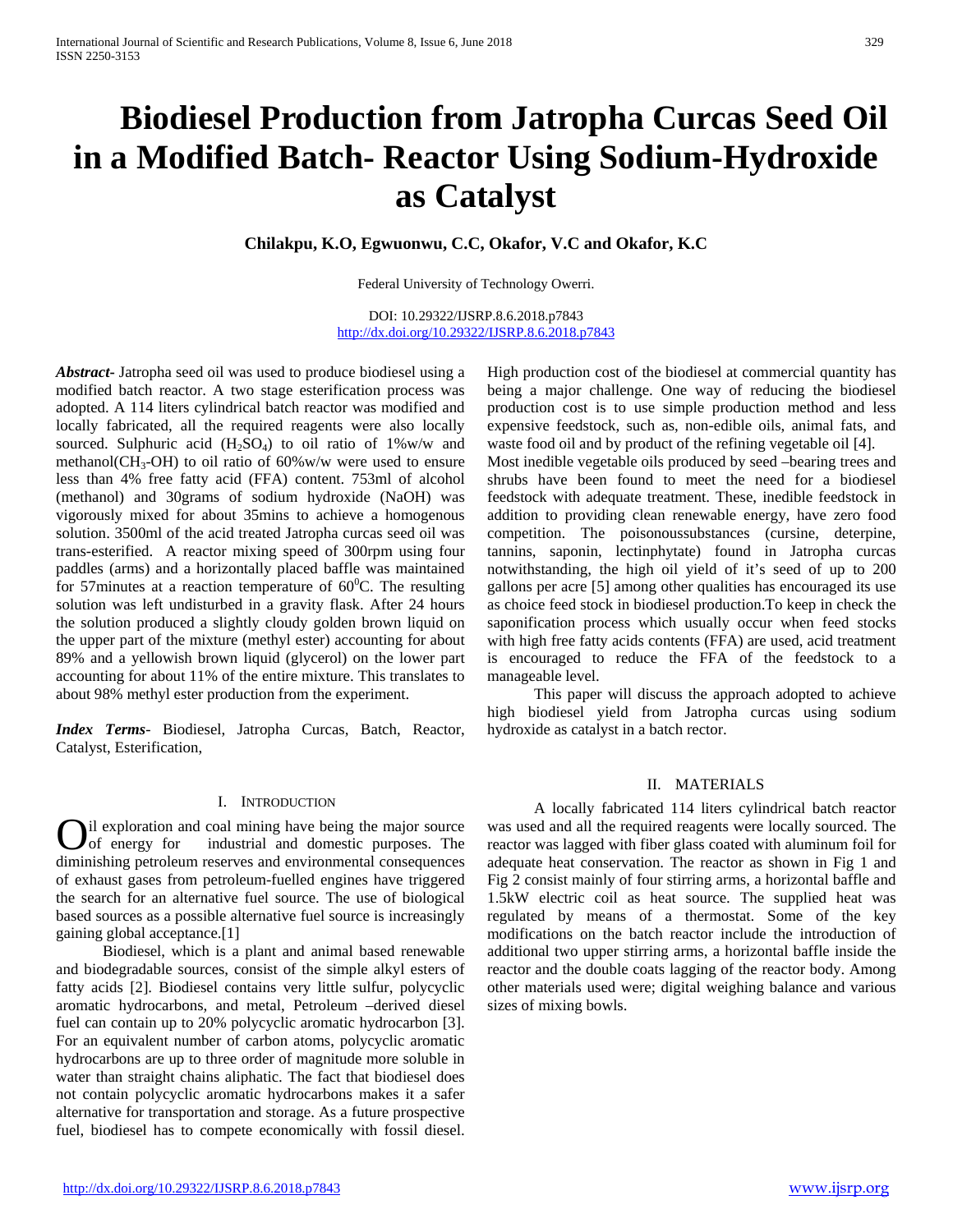

Fig 1.Isometric Drawing of Biodiesel Reactor



Fig. 2 sectional view of reactor

# III. METHOD

 Jatropha curcas seed oil has free fatty acid content of about 15%. To minimize the process of saponification, a twostep process was adopted [6]. The acid esterification is to reduce the FFA level followed by base esterification which produces a separable mixture of methyl ester (biodiesel) and glycerin.

 The acid esterification was carried out using 400ml of Jatropha curcas raw seed oil. The oil was preheated to  $50^0C$  in a container, 1% based on oil weight of solution of concentrated H2S04 acid in methanol was slightly heated and added to the Jatropha oil in the preheated state . The heating was continued for the entire mixture and maintained at  $50^{\circ}$ C. After 60 minutes of steady heating and stirring, the solution was allowed to settle for 120minutes undisturbed in a gravity flask clamped on a stand. Water layer was found to settle on top of the solution and this was carefully siphoned out. The remaining treated oil was used for the transesterification stage.

 Transesterification is also called alcoholysis [7]. It is the displacement of alcohol from an ester by another alcohol in a process similar to hydrolysis. Methanol is used for this purpose because of its availability, cost effectiveness and shorter reaction time. Ethanol, and higher alcohols such as isopropanol, and butanol can also be used with higher molecular weight alcohols to improve the cold flow properties of the biodiesel, but this may reduce the efficiency of transesterification process.

 3500ml of treated sample of the oil was pre heated to  $50^{\circ}$ C and stirred at a constant speed of 300rpm in the reactor. 753ml of alcohol and 30grams of sodium hydroxide (NaOH) was vigorously mixed for about 35mins to achieve a homogenous solution. While still stirring the pre heated Jatropha curcas oil, the methoxide solution was gently and slowly added to avoid explosive reaction. The temperature was slightly raised to  $60^{\circ}$ C and stirred for 57minutes. After which the mixture was left undisturbed in a decanting glass tube mounted on a standing clamp for 24hours.

## IV. RESULTS.

 After 12 hours in an undisturbed state, the sample had a yellowish brown liquid on the upper part and a dense brown liquid on the lower part. After 24 hours in an undisturbed state, the sample separation was distinct having a slightly cloudy golden brown liquid on the upper part of the mixture accounting for about 89% and a yellowish brown liquid on the lower part accounting for about 11% of the entire mixture. There were also no further significant changes after 36 hours. Physical tests carried out revealed that, the thick whitish substance above the mixture was soapy and jelly like in nature while further physiothermal tests carried out on the golden brown liquid are presented in Table 1.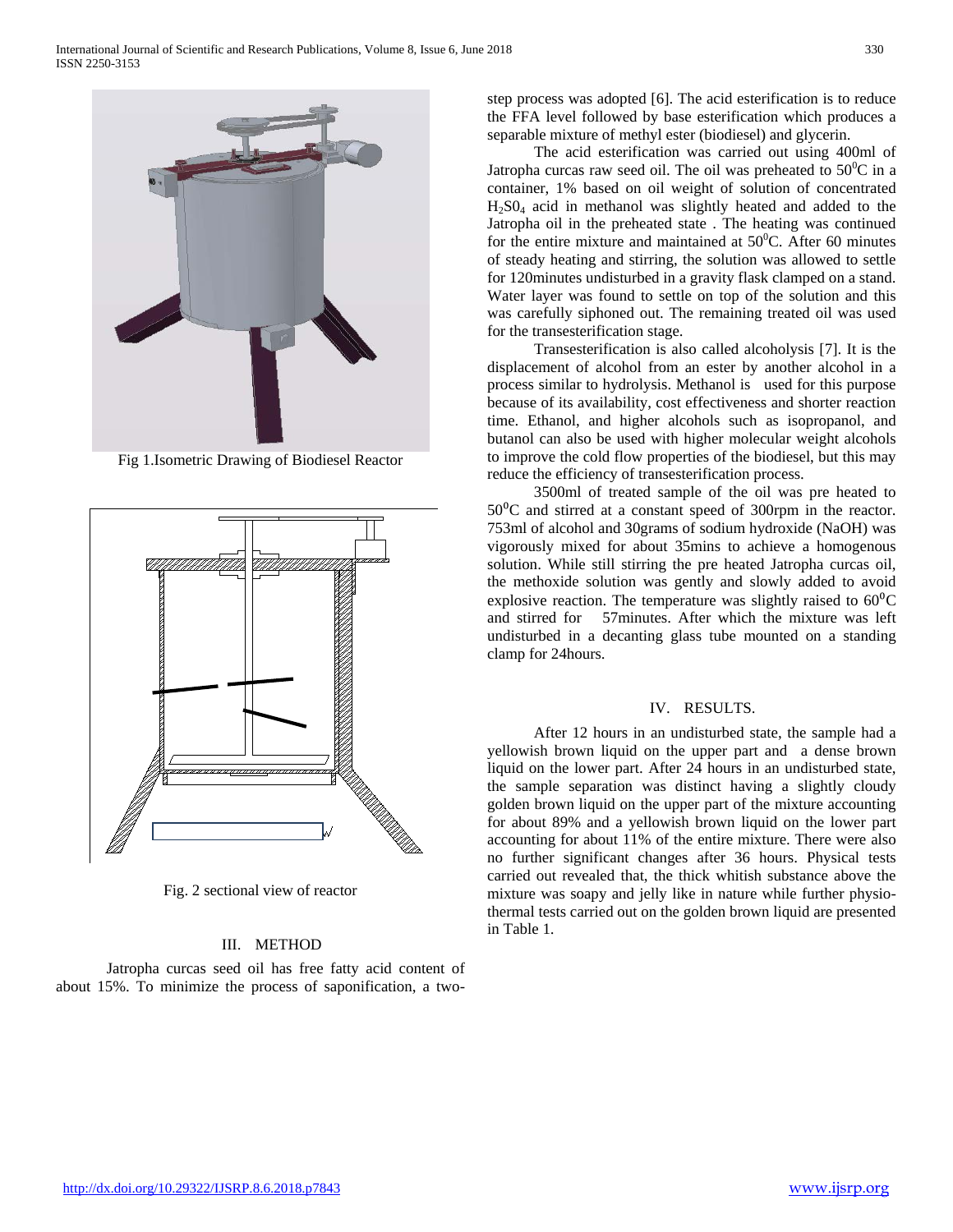|              | <b>Fuel Parameters</b>                |                             |                                     |               |                             |    |
|--------------|---------------------------------------|-----------------------------|-------------------------------------|---------------|-----------------------------|----|
| Fuel<br>type | Relative density<br>at $15^{\circ}$ C | Boiling point<br>$(T_1)$ °C | Distillation<br>point $(T_{50})$ °C | Cetane values | Heat<br>combustion<br>kJ/kg | of |
| $B_{100}$    | 0.879                                 | 262                         | 310                                 | 50.51         | 40,733.57                   |    |
| $B_0$        | 0.860                                 | 265                         | 293                                 | 45.67         |                             |    |
|              |                                       |                             |                                     |               | 41,518.8                    |    |

**Table 1.Thermo-Physical Properties of the Biodiesel**

 The analytical values obtained from this experiment for pure biodiesel (B100) compared favorably with that obtained from fossil diesel (B0) as shown in Table 1, and Fig 3.



**Fig.3, Comparing Some Thermo-Physical Properties of Produced Biodiesel and Fossil Diesel**

# V. CONCLUSIONS

 Biodiesel was successfully produced from Jatropha curcas seed oil using 1: 6 molar ratio of oil to methanol and sodium hydroxide as catalyst. Biodiesel yield of 98% was achieved at a mixing speed of 300rpm using the modified batch reactor. The characterization of the biodiesel was carried out and the results compared favorably to those obtained from fossil fuels. The close range of these results is a confirmation that both fuels can be interchanged in an engine without major modifications.

 The produced biodiesel has a cetane number of 50.51, which is higher than that of fossil diesel (46), this is an indication that the green fuel will have a smoother ignition than fossil diesel with less noise when in use. Although, fossil diesel generated slightly more heat of combustion than the biodiesel and its blends, the heat generated by the biodiesel and its blends are

within acceptable ranges to power any agricultural machine or heavy duty industrial engines. The drop in combustion heat in biodiesel may be attributed to the high viscosity of the fuel. The high viscosity of biodiesel and its blends is advantageous when it comes to protection of the engine moving parts by reducing frictional wear and tear while in operation.

#### **REFERENCES**

- [1] Vertes, A.A; M.Inui; H. Yakawa (2006). "Implimenting Biofuels On a Global Scale". Nature Bio-Technology.
- [2] Hanny, J.B and B.Shizuko(2007) "Biodiesel Production from Crude Jatropha Curcas L. Seed Oil with a High Content of Free Fatty Acids".Http:www.Science Direct.com. (2012),1716-1721
- [3] Palligarnai,T and Vasudevan. Michael Briggs.(2008).Biodiesel Production –Current State of the Art and Challenges. Journal of Industrial Microbiololgy/Biotech. 421-430.